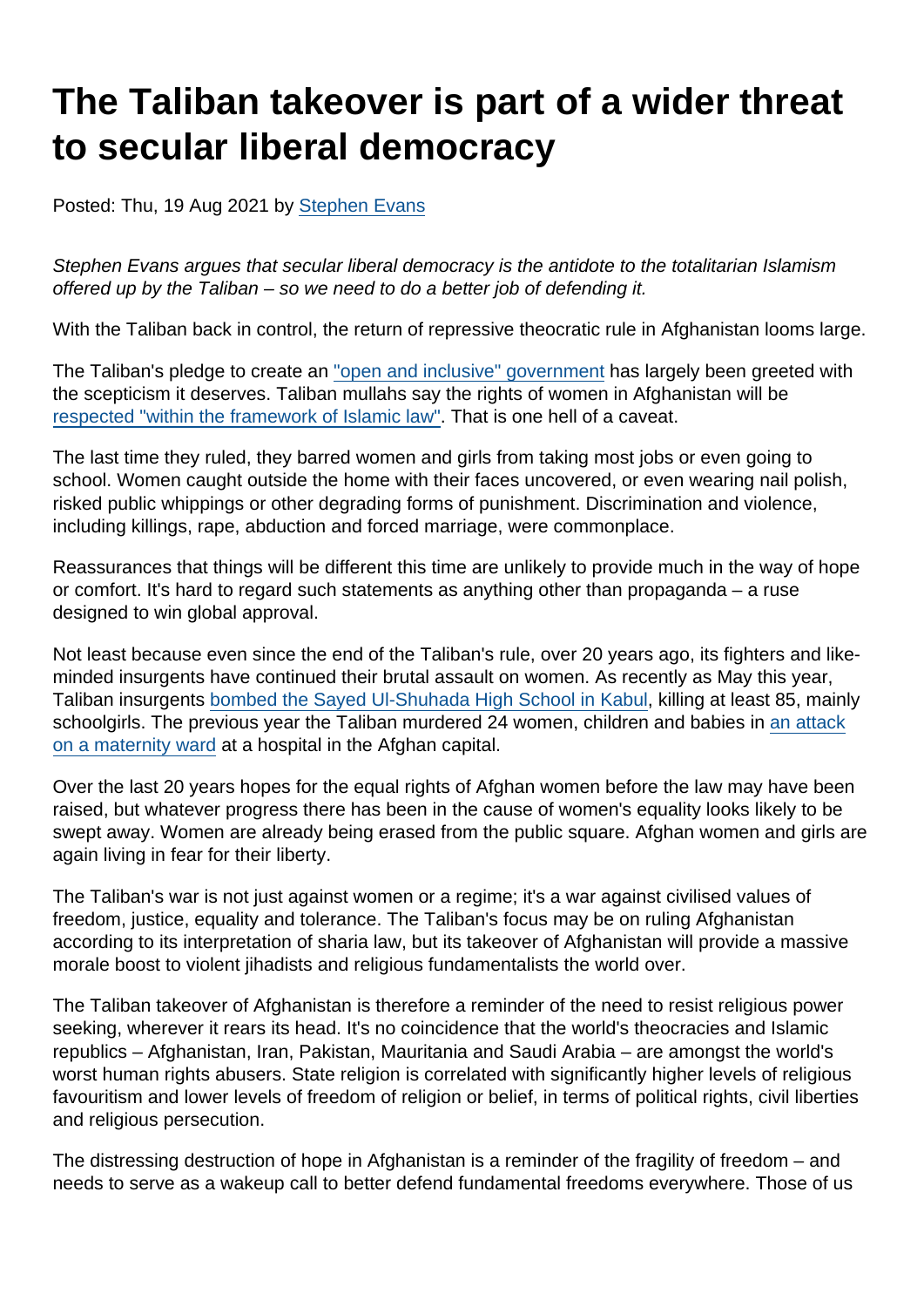able to enjoy relative liberty should never take it for granted. Instead, we should seek to ensure the same liberties are extended to people everywhere. The freedoms we have aren't ours to give away. They have been won by others before us - clawed away from theocrats, fascists, communists and other ideologues of all stripes by people brave enough to stand up to them. We owe it to them to do a better job of defending and enhancing them – wherever they come under threat.

In this week's parliamentary debates on Afghanistan Conservative peer Lord Farmer took the opportunity to [have a swipe at secularism](https://www.theyworkforyou.com/lords/?id=2021-08-18a.469.6), claiming that its "root" is "simply a belief in the infallible 'me'". He added: "The disintegration of our spiritual backbone blinds us to the chaos all around us, and to its inevitable end-point: the decay and decline of the West."

But secularist principles of free speech; freedom of conscience, religion or belief for all; individual rights and autonomy are everything the Islamists rage against. Islamists reject the protection and freedoms offered by liberal secular democracies to women, children, religious, ethnic and sexual minorities, which remove their ability to oppress them.

Secularism's greatest gift is its ability to protect citizens from the imposition of other people's beliefs. The Taliban's objective of re-establishing the Islamic Emirate of Afghanistan is the very antithesis of secularism. It's also part of a wider global threat to secular liberal democracy, which is largely driven by religious extremism.

The Taliban's theocratic takeover has triggered a humanitarian crisis that will cause unimaginable hardship and distress. The international community must do all it can to protect those at risk. And collectively, we all need to do a better job of defending the principles that underpin secular liberal democracy. Because in an increasingly pluralistic world, they offer us the only realistic path to freedom and peaceful coexistence.

Image: Suhail Shaheen, spokesman for the Afghan Taliban, at a press conference in Russia earlier this year. © [John Smith 2021](https://www.shutterstock.com/g/john+smith+2021)/Shutterstock.com.

## Stephen Evans

Stephen is the CEO of the National Secular Society. You can follow him on Twitter [@stephenmevans1.](https://twitter.com/stephenmevans1?lang=en-gb) The views expressed in our blogs are those of the author and may not represent the views of the NSS.

## While you're here

Our news and opinion content is an important part of our campaigns work. Many articles involve a lot of research by our campaigns team. If you value this output, please consider supporting us today.

P.S. make sure to check out the related campaigns below.

- [Support us from just £1 a month](https://www.secularism.org.uk/donate.html)
- [Share on What's App](whatsapp://send?text=http://www.secularism.org.uk/opinion/2021/08/the-taliban-takeover-is-part-of-a-wider-threat-to-secular-liberal-democracy?format=pdf)
- [Share on Facebook](https://www.facebook.com/sharer/sharer.php?u=http://www.secularism.org.uk/opinion/2021/08/the-taliban-takeover-is-part-of-a-wider-threat-to-secular-liberal-democracy?format=pdf&t=The+Taliban+takeover+is+part+of+a+wider+threat+to+secular+liberal+democracy)
- [Share on Twitter](https://twitter.com/intent/tweet?url=http://www.secularism.org.uk/opinion/2021/08/the-taliban-takeover-is-part-of-a-wider-threat-to-secular-liberal-democracy?format=pdf&text=The+Taliban+takeover+is+part+of+a+wider+threat+to+secular+liberal+democracy&via=NatSecSoc)